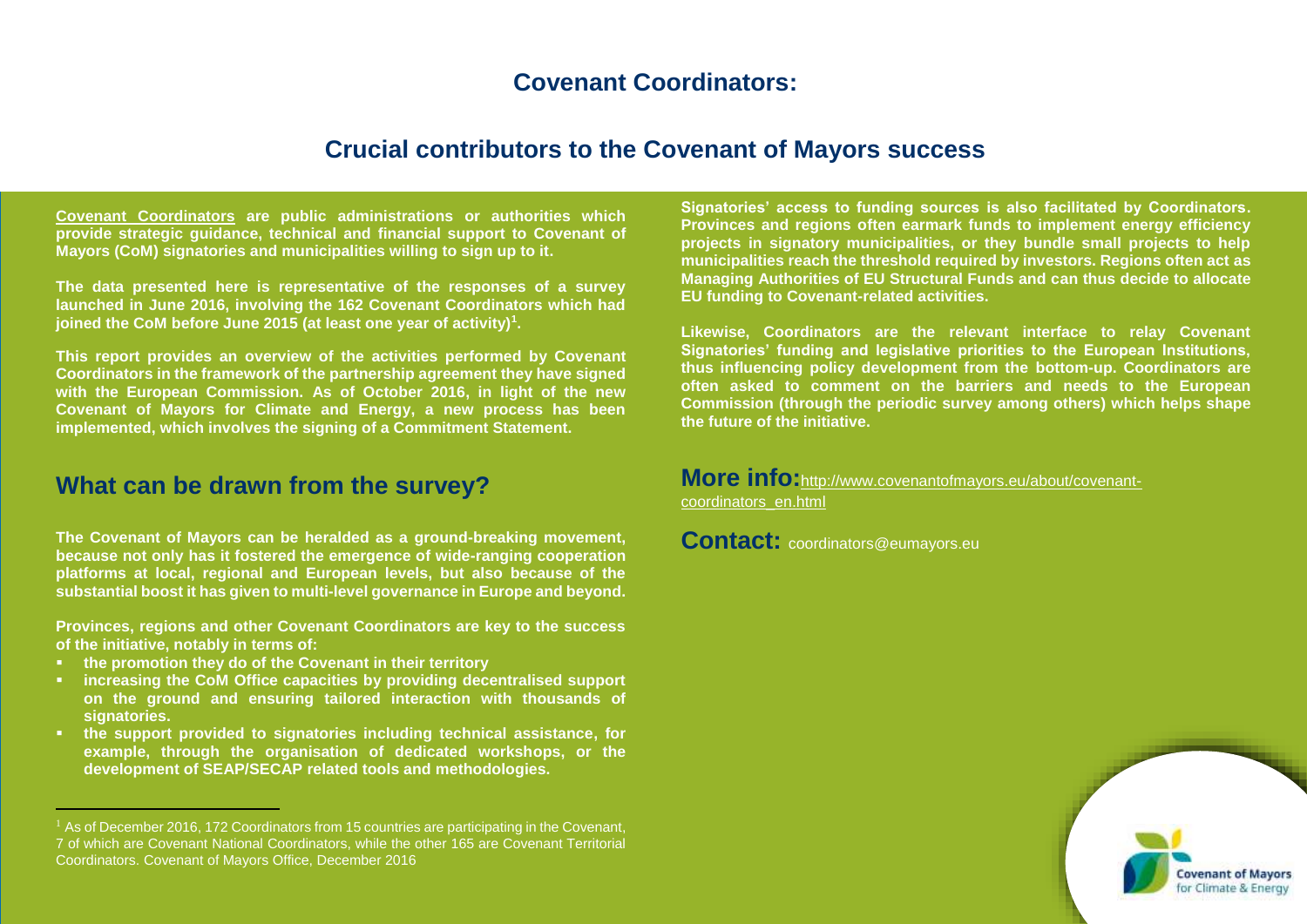# **Key numbers**

# **162 Covenant Coordinators 5% increase since the <sup>2014</sup> report**



**Italy 60% Spain 15% Belgium 9% Greece 4% Portugal 2% France 2% Others: 8% Denmark Germany Latvia The Netherlands Poland Romania Slovakia United Kingdom**

#### **Human resources**

#### **Internal team**

**94%** of respondents allocate members of their internal team to Covenant of Mayors activities. Below you can see the number of staff applied by Coordinators, categorised as a percentage.



# **External expertise**

This internal team is often backed by external staff whose technical expertise is availed of. **69%** of the respondents indicated that external staff is contracted by Covenant Coordinators to develop the **BEI, the SEAP and the Monitoring Report**.

In some cases, for a single Covenant Coordinator, several organisations might have been contracted. Organisations of external expertise for technical support are generally made up of **Local and Regional Energy Agencies (LAREAs); Consultants; and Universities.**

# **Financial resources**

# **Overall Budget**

In general, the respondents indicated that financial resources are allocated to the implementation of the Covenant related objectives: **59%** of **Covenant Coordinators allocate a budget** for these purposes, while **31% allocate staff,** where there is no budget earmarked specifically for the Covenant objectives.

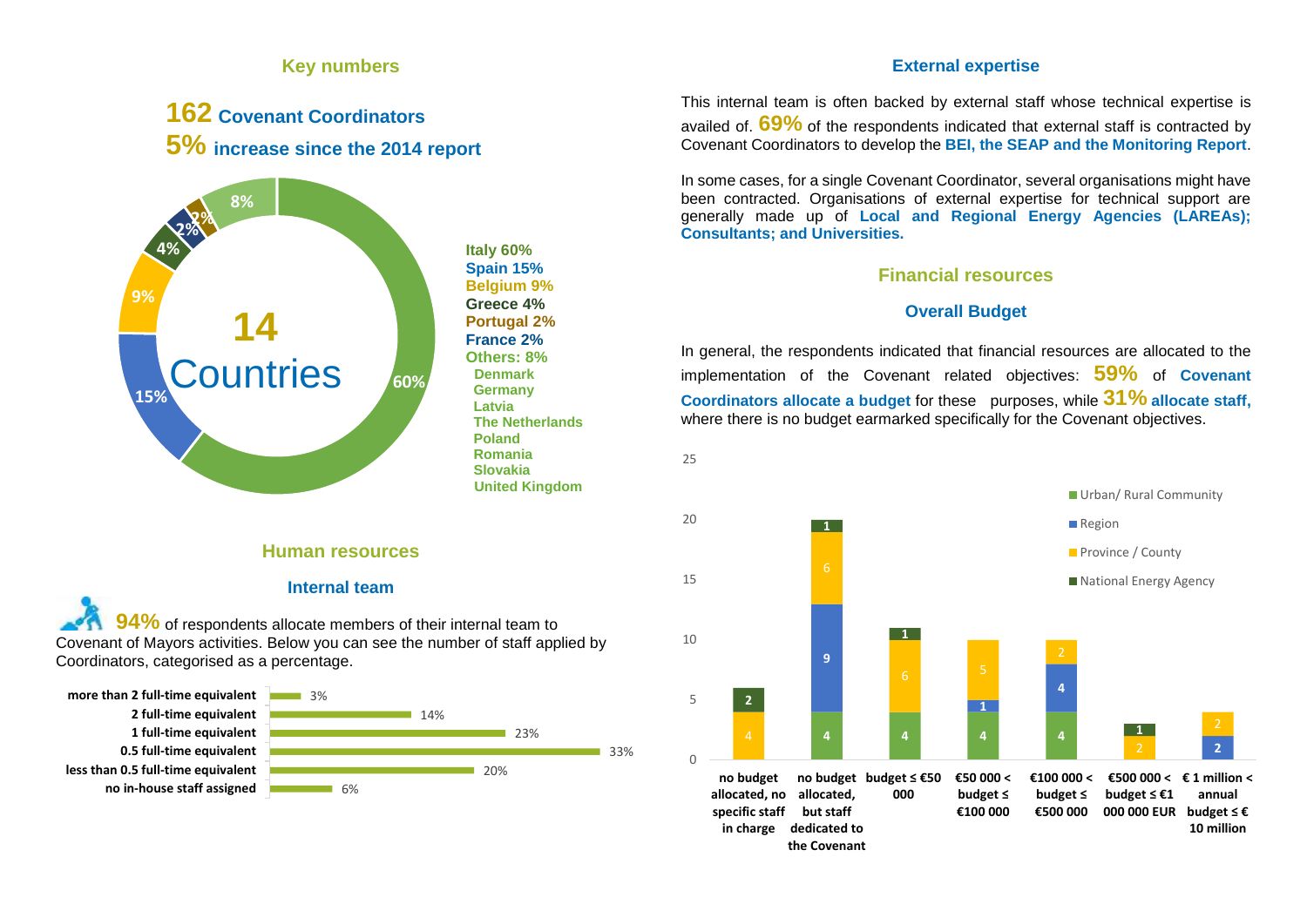#### **Budget sources**

The overall budget allocated by Covenant Coordinators, is sourced and defined in the categories below. In general, budgets are used for the development and implementation of SEAPs as well as promotional activities, and the control of the control of the control of the control of the control of the control of the c

According to the respondents, **58%** of Covent Coordinator finances were sourced from their **own budget**, while a significant **41%** from **local, provincial and regional funding**.



*Multiple selections were allowed, so percentages may add up to more than 100%.*

#### **Methods of financing SEAP - related projects of associated municipalities**

The financing of SEAP related activities is a primary use of budget sources. As suggested by the responses, there are many ways in which a Covenant Coordinator can help to finance SEAP related projects.

Particularly, **58%** of respondents assist in **finding financing sources for local authorities** in the first place e.g. by helping them to apply for EU funds. **ERDF funds** form a crucial part of both SEAP development and implementation with **33%** of respondents indicating the funds use. Of similar importance, **30%** of respondents indicated the **promotion of energy performance contracting at municipal, provincial and regional level** or the use of other forms of third party financing. Notably, funds were acquired by **co-ordinating joint projects**, for example, by submitting an ELENA-EIB proposal which bundles small projects together; and by **promoting innovative financing** such as crowdfunding, citizen funds, and cooperatives. **19%**respondents identified the use of these selections, respectively.

#### **Methods of financing SEAP - related projects of associated municipalities**



#### **Examples**

The new programming period or the for the European Regional Development Fund (ERDF) 2014 – 2020 has been launched and a number of Covenant Coordinators have been using the fund to finance specific actions related to the Covenant of Mayors and the SEAPs of their associated signatories.

For example, in July 2016, the **National Fund for Environmental Protection and Water Management,** in Poland, announced calls for proposals for financing projects within the scope of low emission plans which potentially includes SEAPS as well as calls specifically related to actions contained within the development of SEAPs. These include efficient heating systems, cogeneration, and energy efficient housing.

Additionally, the **Centru Regional Development Agency**, in Romania, has successfully applied for financing from the ERDF fund, under the framework of the Regional Operational Programme (ROP), Romania. This will allow them to improve energy efficiency and develop the use of RES in public infrastructure and residential buildings, as well as urban eco-mobility projects in the framework of Priority Axis (PA) 3. The funds allocated through PA 3 will also allow them to develop energy efficiency strategies, inclusive of SEAPs.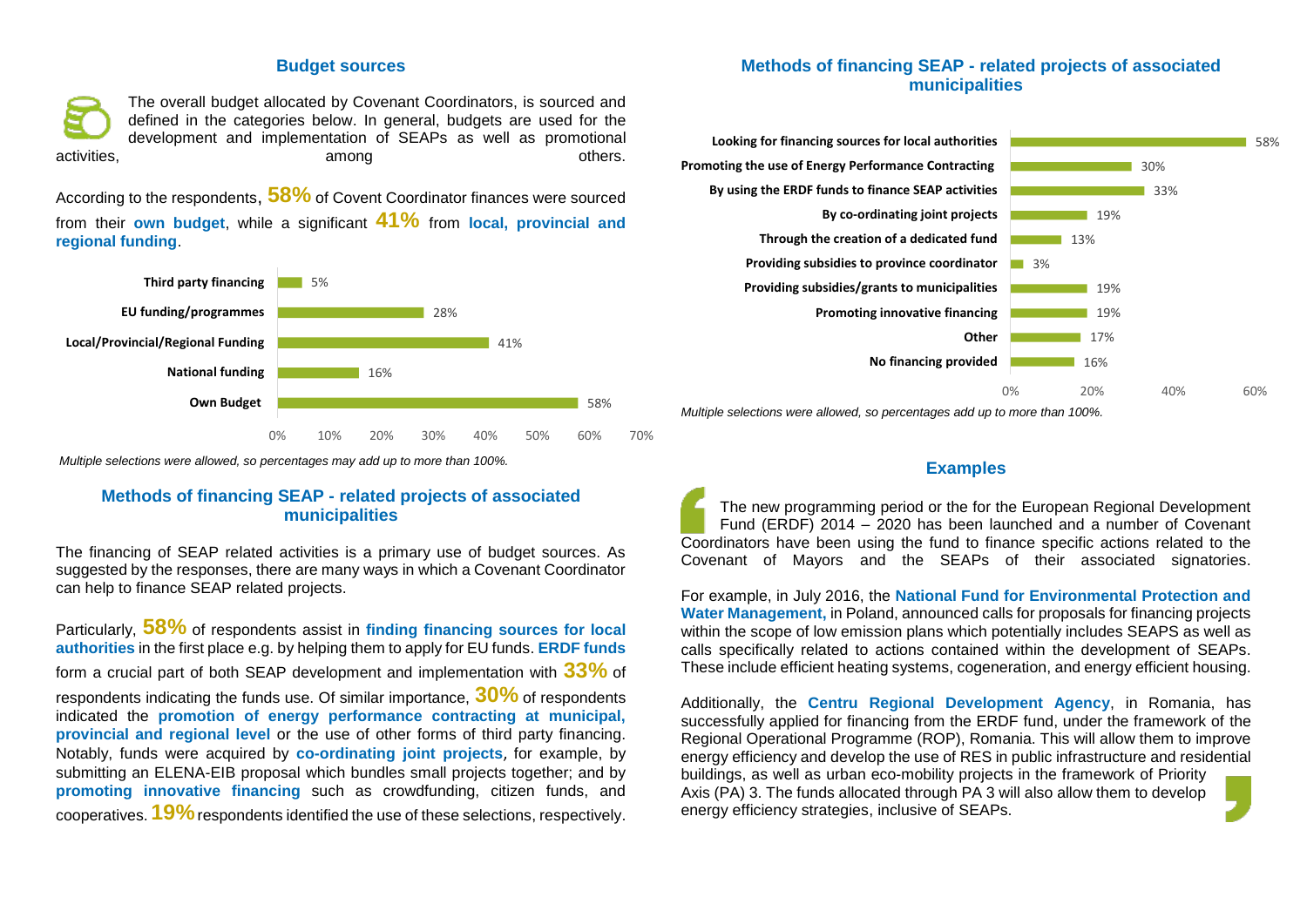# **Overall support to signatories**

**52%** of respondents indicated that as a Coordinator they fill in the online profiles of their associated signatories on the Covenant of Mayors web based platform.

For those who do so, **67%** fill in the **administrative information** and while **44%** fill out the technical information of all their associated signatories in relation to the **Baseline Emission Inventory and/or SEAP**. Furthermore, **42%** fill out all **Monitoring Report** for its associated signatories. Notably, **47%** of respondents specified that they fill out the promotional information of their associated signatories which can include their **Benchmarks of Excellence**.

47% 42% 22% 44% 33% 67% 0% 10% 20% 30% 40% 50% 60% 70% **Promotional information (Benchmarks of Excellence, events, etc.) Technical information: Monitoring reports for all associated signatories Technical information: Monitoring reports, only for some of the associated signatories Technical information : Baseline Emission Inventory and/or SEAP for all signatories Technical information : Baseline Emission Inventory and/or SEAP, only for some… Administrative information (Contacts etc.)**

*Multiple selections were allowed, so percentages may add up to more than 100%.*

#### **Technical support to signatories**

Municipalities often highlight the importance of the role of [Covenant](http://www.covenantofmayors.eu/Covenant-Coordinators.html) [Coordinators,](http://www.covenantofmayors.eu/Covenant-Coordinators.html) especially small and medium sized towns. Coordinators primarily help compensate for the lack of technical skills and provide municipalities with access to financial resources in a more straightforward approach, if they are not already directly providing financial resources themselves.

The technical support to signatories can be implemented at any stage throughout the development and implementation of a SEAP. The level of involvement by Coordinators depends primarily on the technical skills and the availability of qualified staff and resources available to be allocated to support municipalities.

#### **Potential Developments under the New Covenant of Mayors for Climate & Energy**

This year it was suggested that one of the possible developments of the CoM is to open the possibility for provinces and regions to upload their own **SECAP**. **41%** of respondents indicated that their organisation is interested in developing its own provincial /regional SECAP and have their efforts acknowledged under the CoM initiative.



In terms of technical support and these potential new developments, a number of Coordinators are already working on adaptation strategies and measures. Such proactivity is very much encouraged within the Covenant as it creates an exemplary and sustainable pathway for others to follow, and in turn, reinforce the initiative as a whole.

The **Diputació de Barcelona** has developed a specific methodology to support the preparation of SECAPs as well as several tools to support emissions calculations, climate change vulnerability assessments and to help fill in the SECAP online templates. The methodology sets the minimum contents required for a SECAP and how to structure the information. The aim of the methodology is to provide all Covenant signatories in the Province of Barcelona with a common standard.

The **Province of East-Flanders** aims to be climate adapted by 2050 through a detailed plan, involving several actions: creating a robust blue-green network of water and natural elements throughout the landscape; development of forests and green natural areas; water infiltration and buffering; prevention of soil erosion; sustainable agriculture; and education & awareness.

The **Province of Liege** has developed 'Climat-Energie', a climate adaptation plan that aims to reduce energy consumption of provincial infrastructure, whilst encouraging and supporting municipalities to carry out their own climate plan and vulnerability assessments.